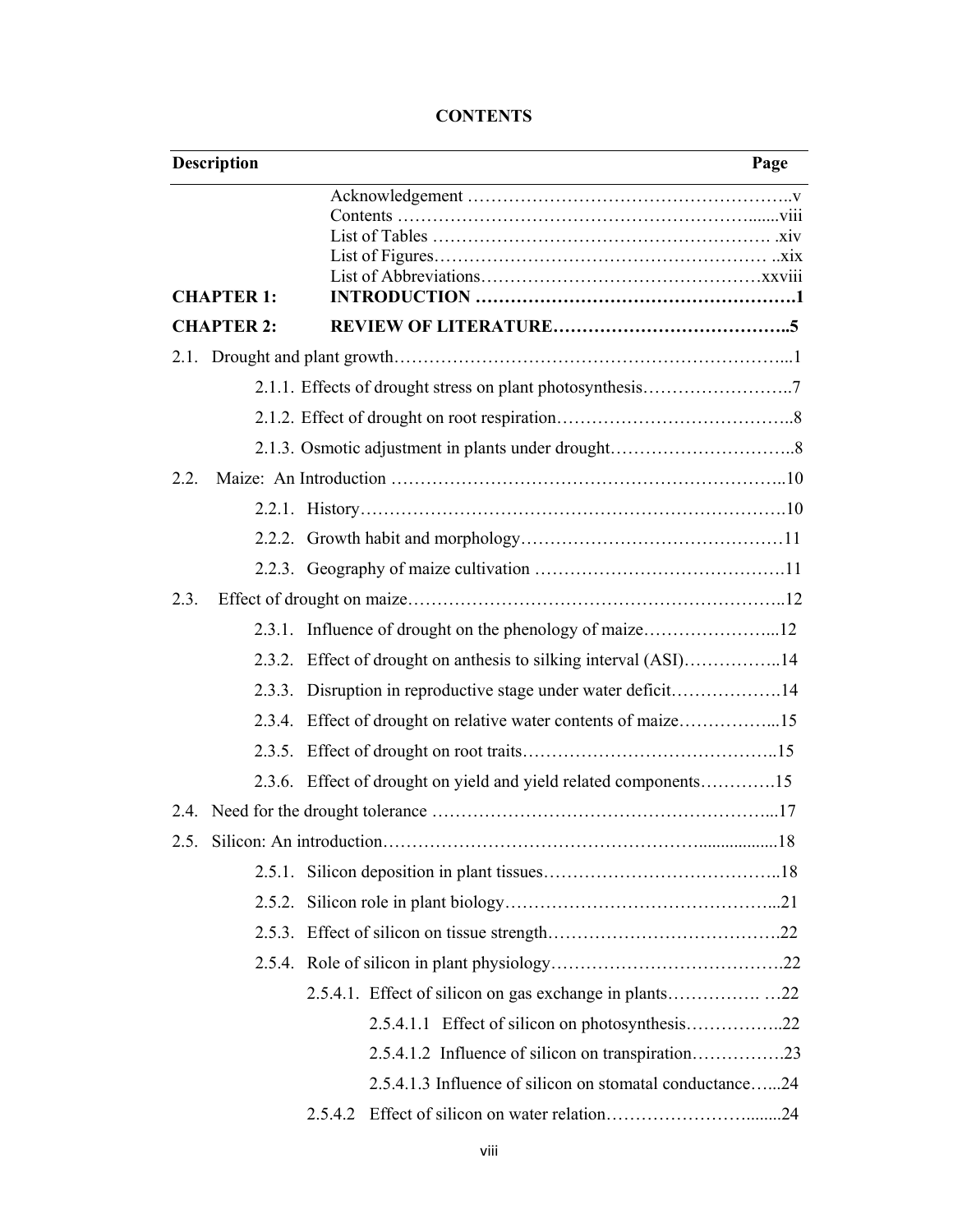| 2.5.4.2.1 Influence of silicon nutrition on water potential24                            |
|------------------------------------------------------------------------------------------|
|                                                                                          |
| 2.5.4.2.3 Effect of silicon fertilization on relative water                              |
|                                                                                          |
| 2.5.4.3 Role of silicon against oxidative stress25                                       |
| 2.5.5                                                                                    |
| 2.5.6                                                                                    |
|                                                                                          |
| 2.6.1                                                                                    |
| 2.6.2                                                                                    |
|                                                                                          |
| 2.7.                                                                                     |
| <b>CHAPTER 3:</b>                                                                        |
|                                                                                          |
|                                                                                          |
|                                                                                          |
|                                                                                          |
|                                                                                          |
| 3.6. Experiment 1: Screening of various maize hybrids for drought tolerance37            |
|                                                                                          |
|                                                                                          |
| 3.7. Experiment 2: Optimization of various silicon levels for drought tolerance in maize |
|                                                                                          |
|                                                                                          |
|                                                                                          |
|                                                                                          |
| 3.8. Experiment 3: Improvement in drought stressed maize hybrids by exogenous            |
|                                                                                          |
|                                                                                          |
|                                                                                          |
| 3.9. Experiment 4: Response of drought stressed maize hybrids to silicon application     |
|                                                                                          |
|                                                                                          |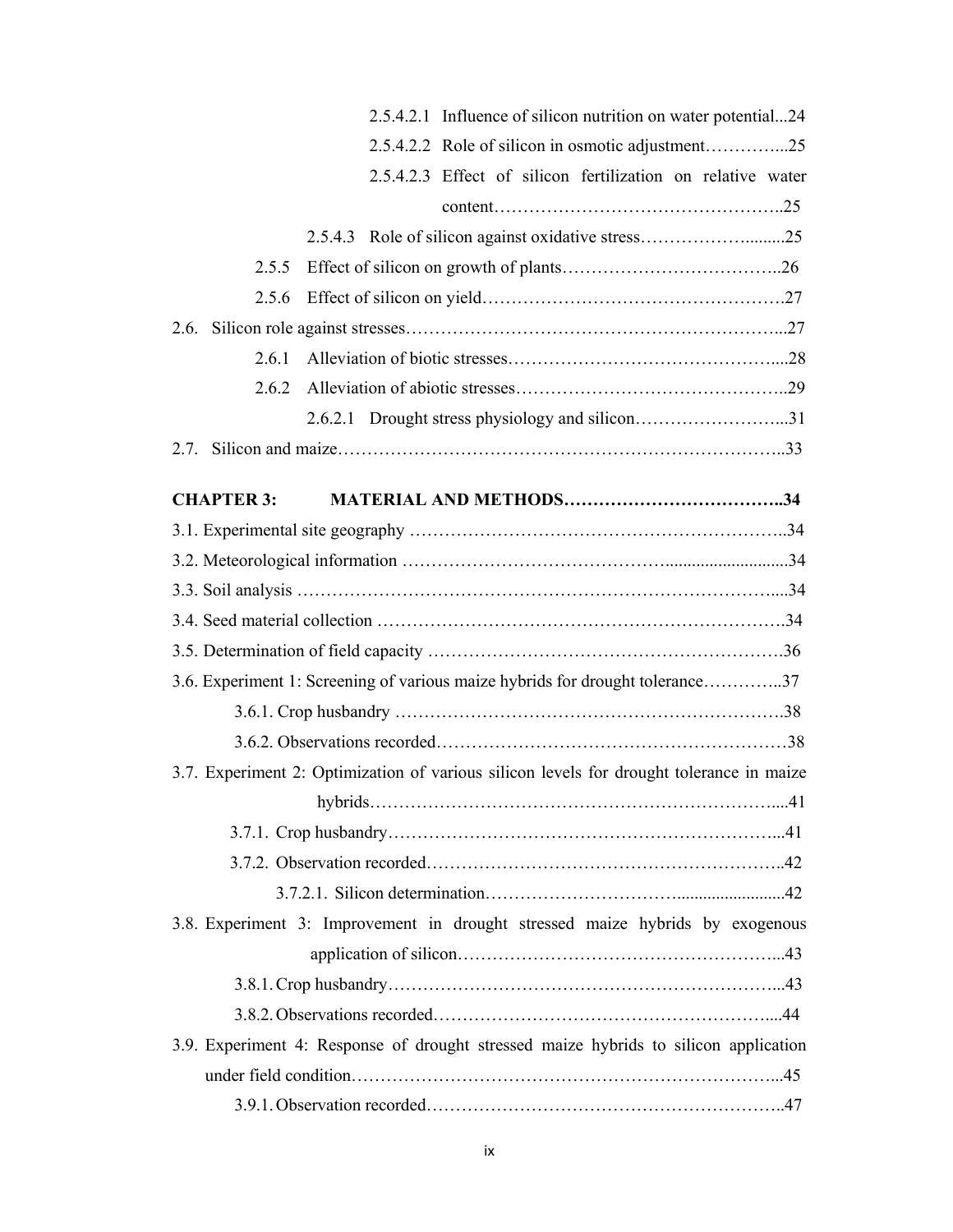| <b>CHAPTER 4:</b> |                                                                                    |  |
|-------------------|------------------------------------------------------------------------------------|--|
|                   | 4.1. Experiment 1: Screening of various maize hybrids for drought tolerance50      |  |
|                   |                                                                                    |  |
|                   |                                                                                    |  |
|                   |                                                                                    |  |
|                   |                                                                                    |  |
|                   |                                                                                    |  |
|                   |                                                                                    |  |
|                   |                                                                                    |  |
|                   |                                                                                    |  |
|                   |                                                                                    |  |
|                   |                                                                                    |  |
|                   |                                                                                    |  |
|                   |                                                                                    |  |
|                   |                                                                                    |  |
|                   |                                                                                    |  |
|                   |                                                                                    |  |
|                   |                                                                                    |  |
|                   |                                                                                    |  |
|                   |                                                                                    |  |
|                   |                                                                                    |  |
|                   |                                                                                    |  |
|                   |                                                                                    |  |
|                   |                                                                                    |  |
|                   | 4.2. Experiment 2: Optimization of various silicon levels for drought tolerance in |  |
|                   |                                                                                    |  |
|                   |                                                                                    |  |
|                   |                                                                                    |  |
|                   |                                                                                    |  |
|                   |                                                                                    |  |
|                   |                                                                                    |  |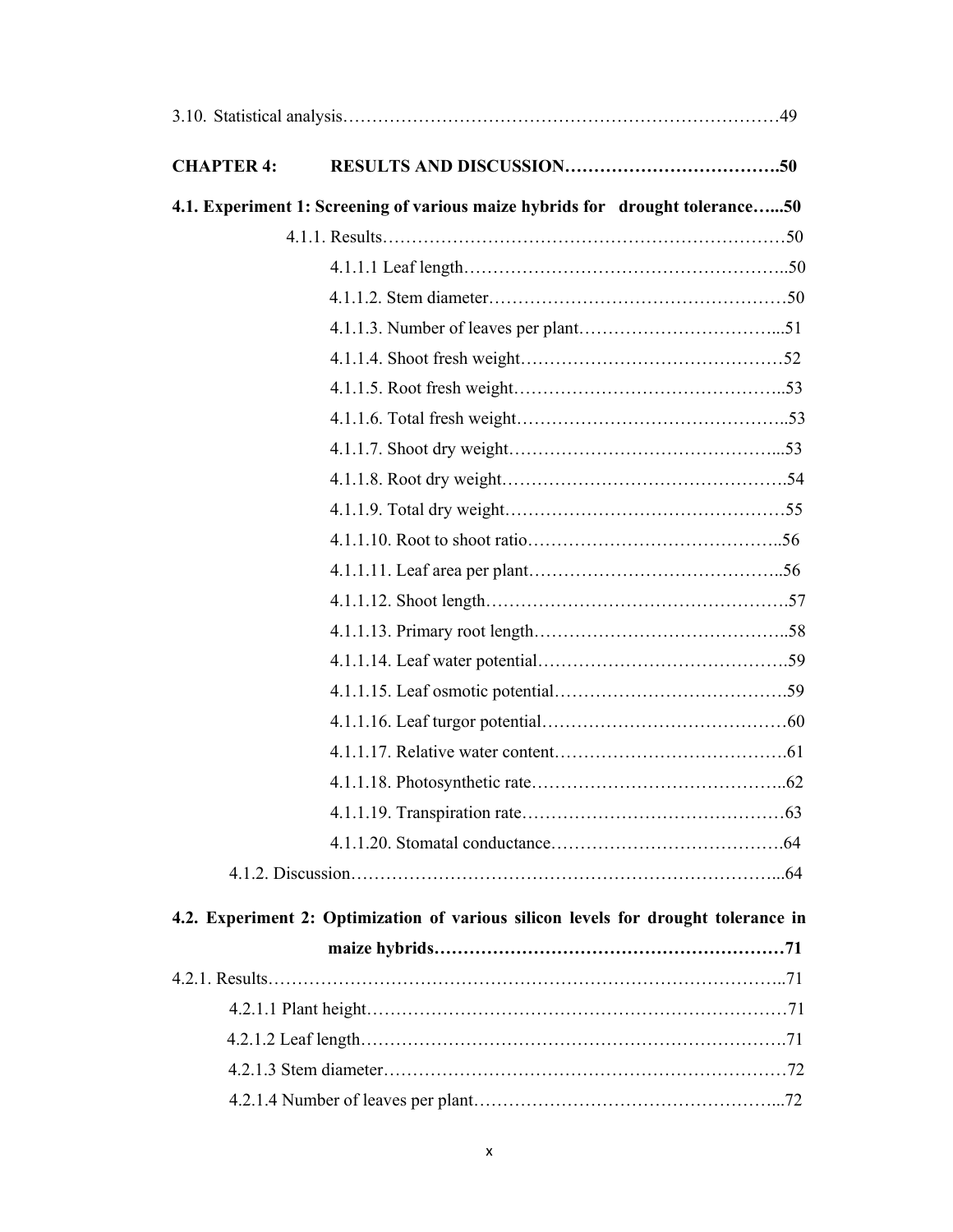| 4.3. Experiment 3: Improvement in drought stressed maize hybrids by exogenous |  |
|-------------------------------------------------------------------------------|--|
|                                                                               |  |
|                                                                               |  |
|                                                                               |  |
|                                                                               |  |
|                                                                               |  |
|                                                                               |  |
|                                                                               |  |
|                                                                               |  |
|                                                                               |  |
|                                                                               |  |
|                                                                               |  |
|                                                                               |  |